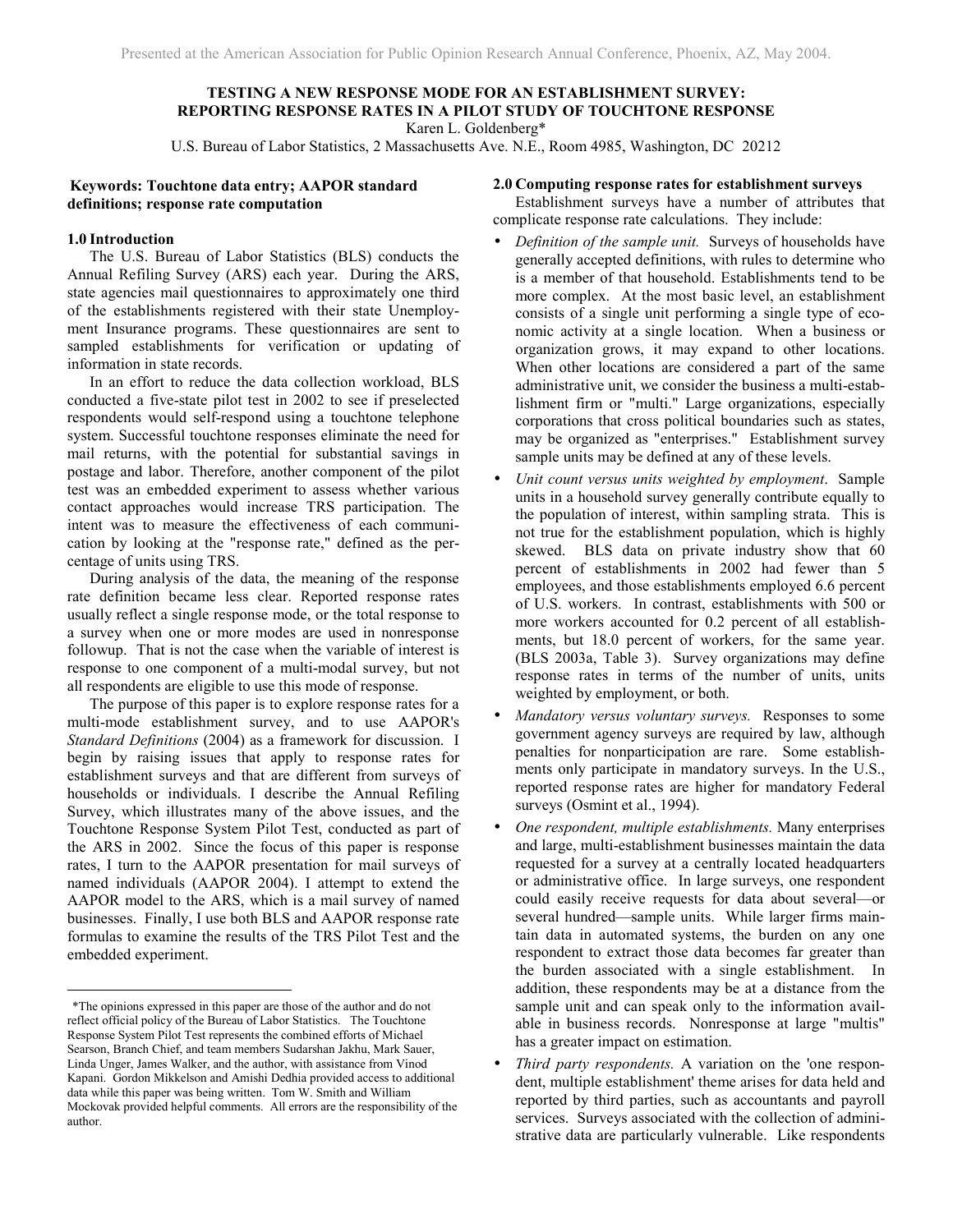from large multis, third parties are removed from the sample unit and may have limited knowledge about it apart from records. In addition, they may charge a fee to prepare the information requested on the survey. However, the third parties may be the only source of information available for some establishments. Survey organizations are not always aware that data have been prepared or provided by third parties.

- *One establishment, multiple respondents.* Some establishment surveys require input from several departments or groups within an organization, especially for questionnaires concerning complex financial data (e.g., Willimack et al., 2002).
- *Mergers, acquisitions, and divestitures.* Businesses often combine units or sell components through mergers, acquisitions, and divestitures. These processes can affect sampling plans, data collection, and response rate computations. Two or more sample establishments can merge and combine reporting; one sample establishment can absorb a non-sample unit and report for both; and so forth. Personnel from the reconfigured establishment sometimes opt out of a survey after a merger or acquisition because they have more work to do and fewer people with whom to do it (Fisher et al., 2003).
- *Multiple response modes.* It has become common practice in establishment surveys to offer respondents a choice of response modes. Some modes are more conducive than others to maintaining high levels of response and to identifying establishments whose response status has changed, both of which will affect response rates.
- *Standard data systems.* Many large establishment surveys create or support data systems that include various ways of recording or reporting the response status of individual units. For example, BLS has standard data collection/ accountability status codes (Ferguson et al., 2003). Individual surveys may build upon these basic codes in much more detail (e.g., BLS, 2003b, Appendix Q). The level of detail in the standard data system determines the amount and type of data available for measuring response by characteristics such as mode.

## **3.0 The Annual Refiling Survey**

 The ARS illustrates a number of these response rate issues for establishment surveys. The survey itself is an integral component of the BLS Quarterly Census of Employment and Wages (QCEW) program, also known as ES-202 or the Covered Employment and Wages Program. QCEW is a Federal-State Cooperative Program managed by BLS in conjunction with state Unemployment Insurance (UI) programs. Each of the fifty states, plus the District of Columbia, Puerto Rico, and the Virgin Islands, operates a UI program within Federal guidelines but under its own UI laws. Employers have a legal obligation to participate in the program by registering their establishments with their state agencies, receiving a UI Account Number in that state, and by paying quarterly state UI taxes. Under QCEW, states follow BLSdeveloped statistical methodology and use BLS-provided standard data systems to maintain files of administrative records associated with the UI tax payments (Searson, 2002). These

files are submitted quarterly to BLS, where they are compiled into the Longitudinal Database (LDB). The LDB is a file of approximately 8.2 million employer establishments, coded geographically, by industry, and by size. The LDB serves as the sampling frame for all BLS establishment surveys, and is now used to publish quarterly detailed employment data by industry and data on business employment dynamics.

 Through the state agencies, the ARS is the mechanism by which states and BLS update and maintain the LDB. During the ARS, each state agency contacts roughly one-third of the employers registered in that state (covering approximately 2 million U.S. business establishments annually)<sup>1</sup>. These contacts emphasize data *verification* rather than data *collection*. Employers receive a short questionnaire that has been preprinted with the business name, mailing address, physical location of the sample unit(s), economic activity (industry), and other items. The questionnaire for single-unit employers consists of one sheet of paper, printed front and back. For multi-establishment employers, the number of pages depends on the number of establishments included under the UI account in that state. In either case, respondents are asked to verify or correct the preprinted information, to supply any missing location or industry data, and in the case of "multis," to add new locations and delete any that are no longer operating. A business is asked to indicate if it has closed or moved out of the state shown on the form. A single-establishment employer can complete the form in about 5 minutes.

 An important feature of the ARS is that it is conducted separately by each state, using procedures developed by BLS and standardized software systems designed to support that those procedures. Standard software controls sample selection, forms printing, receipt control, data entry, and generating summary reports for management purposes. States operate within their own computer environments, and print their questionnaires on their own mainframe printers or at a central Service Center. Questionnaire content is carefully controlled, but the varied hardware and printing platforms result in some differences in the appearance of printed forms across states. Some states also print bar codes on their questionnaires to facilitate response processing.

*Sample.* The sample unit for the ARS is the UI account, which may represent a single business with one employee or all of the locations in a state for a large multi-establishment firm. BLS prepares detailed sample specifications annually for the ARS so that the refiled establishments are representative of all U.S. employer establishments that year. Sample units are selected within each state based on specified positions of the Federal Employer Identification Number (EINs), with a backup procedure based on the UI Account Number if the EIN is missing (BLS, 2001a). The product of the sample selection procedure is a *control file* of the selected establishments for the year's ARS.

*Mailing.* States prepare their own questionnaire mailing packages, which consist of employer-specific forms, postagepaid reply envelopes, and state-specific cover letters. Questionnaires for single-unit employers and small multi employers

 $\overline{a}$ 

<sup>&</sup>lt;sup>1</sup> The terms "employer", "establishment," and "business" are used interchangeably.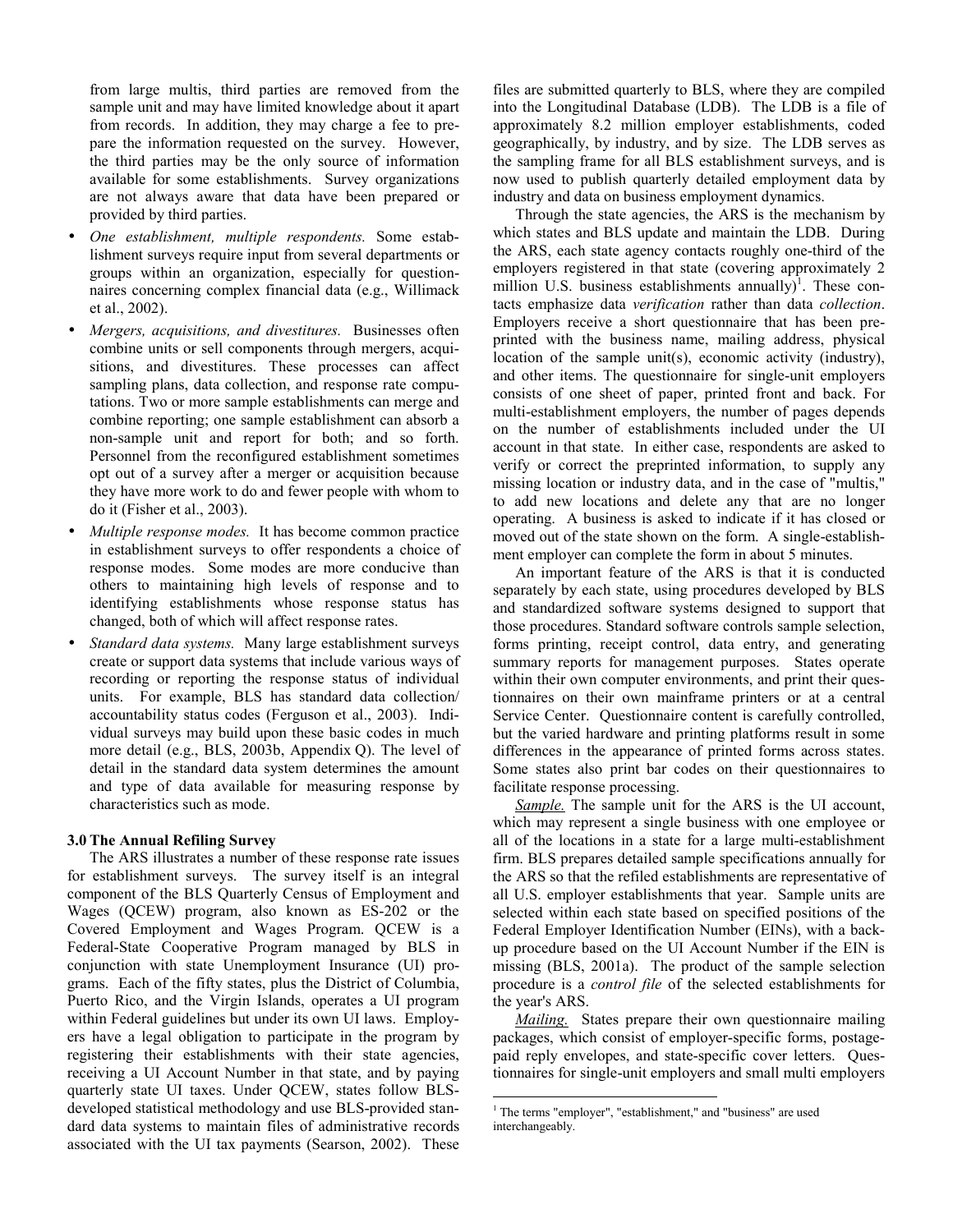are mailed in window envelopes that display the preprinted mailing address through the window. All cover letters are printed on state letterhead, describe state and BLS uses of the data and include the authorizing legislation if the ARS is mandatory in the state.

 The field period begins around October 1. Most states complete all data collection and processing by June or July of the following year. The standard systems allow states to send the second or third mailings to alternative addresses. Since the mailing address could be for a third party, a different address might reach an establishment that was missed during the first mailing.

## **3.1 The Touchtone Response System Pilot Test**

 The ARS is a paper-intensive activity for the states. While it involves a significant amount of work, the number of businesses with changes to economic activity or geographic information is relatively small, roughly 10 percent of units per year. The Touchtone Response System (TRS) was proposed as a means of reducing the states' volume of paper handling.

 The TRS allows respondents whose ARS information is correct and up-to-date to notify their states of this fact by means of a short automated telephone call. In addition to being easy for respondents, touchtone eliminates the cost of return postage and data entry, and cuts down on the number of returned envelopes and forms the states must process. Since large states mail tens of thousands of forms a year, even a small response by touchtone can have a noticeable effect on workload. BLS has a long history of using Touchtone Data Entry (TDE) for its ongoing Current Employment Statistics Survey. However, the experience is more limited for one-time surveys such as the ARS (Searson, 2002). The 2002 TRS pilot test was implemented in five states as a demonstration of the TRS system and to test the viability of touchtone response for the once-every-three-year ARS.<sup>2</sup>

 It is important to recognize that the pilot test did not involve a split sample and was *not* an experiment to see if offering touchtone would increase survey response rates. The sample units that were invited to respond by touchtone were systematically different from units not selected for the pilot test in terms of the completeness of the data on their records.

*Procedures.* Five states participated in the test. Arizona, Colorado, Ohio, Tennessee, and Texas all work in the same ARS processing and printing environment, ensuring that forms in test state mailings had a common appearance. The ARS is mandatory in Colorado and Ohio and voluntary in Arizona, Tennessee, and Texas.

 TRS was incorporated into the test states' regular ARS activities. The touchtone option was offered to all single-unit employers in those states if they met the selection criteria for the FY 2002 ARS, and could be reasonably expected to respond with no changes. That is, the businesses were thought to be active single units, had complete address information, and satisfied several other criteria. The data system was programmed to identify TRS-selected and non-selected units

and to assign a series of Collection Mode Indicator (CHI) codes for the mailing experiment.

 At a minimum, employers who were selected for the TRS were informed of that fact directly on the ARS questionnaire. An item on the back of the form contained a message encouraging respondents to use TRS if there were no changes to their preprinted information. The message provided the tollfree number, the state code, and the UI account number for that respondent. Non-TRS-selected employers received the same ARS form, but saw a message in the same item asking them to "return the form within 14 days using the postage paid envelope provided." One concern going into the pilot test was that most respondents would have completed the questionnaire before they learned about the telephone option, and so might not bother to call. However, we did not have the option of printing anything about TRS elsewhere on the questionnaire.

#### **3.2 ARS Response Monitoring**

 The ARS has a complex and detailed set of procedures for monitoring response, documented in the *ES-202 State Operations Manual* (BLS, 2003b). The standard data systems store survey response information for each establishment on the state control file. Response codes, developed for processing purposes, focus on changes that affect the economic data published by QCEW, especially industry and geographic information (state, county, and in selected states, township). Response codes differentiate between forms that were mailed with no response to date, forms waiting to be processed (to prevent remail), forms with no changes to key data, and forms with changes to economically-relevant data. All returns except refusals are considered complete, under the assumption that data are being verified and no change means correct information. Response codes identify forms returned by the U.S. Postal Service (USPS) for any reason, businesses that have closed, and refusals. Using the standard data systems, states prepare monthly reports showing response codes and response rates for singles, subunits of multis, and total units.

 To accommodate the TRS Pilot Test, standard QCEW systems were programmed with an additional response code to identify successful TRS responses, as well as codes to identify businesses that responded by both phone and mail.

## **4.0 Response Rates: Extending AAPOR's Standard Definitions**

 During the 1990s, the American Association for Public Opinion Research (AAPOR) developed a tool for describing survey outcomes. The goal of AAPOR's *Standard Definitions*  (2004) is to encourage full disclosure of survey methods, to standardize the use of outcome measures, and to provide researchers with a basis for making comparisons across surveys. *Standard Definitions* considers three types of surveys: in-person household surveys, random digit dialing telephone surveys (of households), and mail surveys of specifically named individuals. While the ARS does not fall into any of these categories, it is a mail survey of named businesses. As such, it seemed to be a useful framework for computing response rates.

 According to *Standard Definitions*, survey cases can be divided into four groups: responses, eligible cases that do not

<sup>&</sup>lt;sup>2</sup> See Jakhu and Sauer (2002) for a more detailed description of touchtone data collection.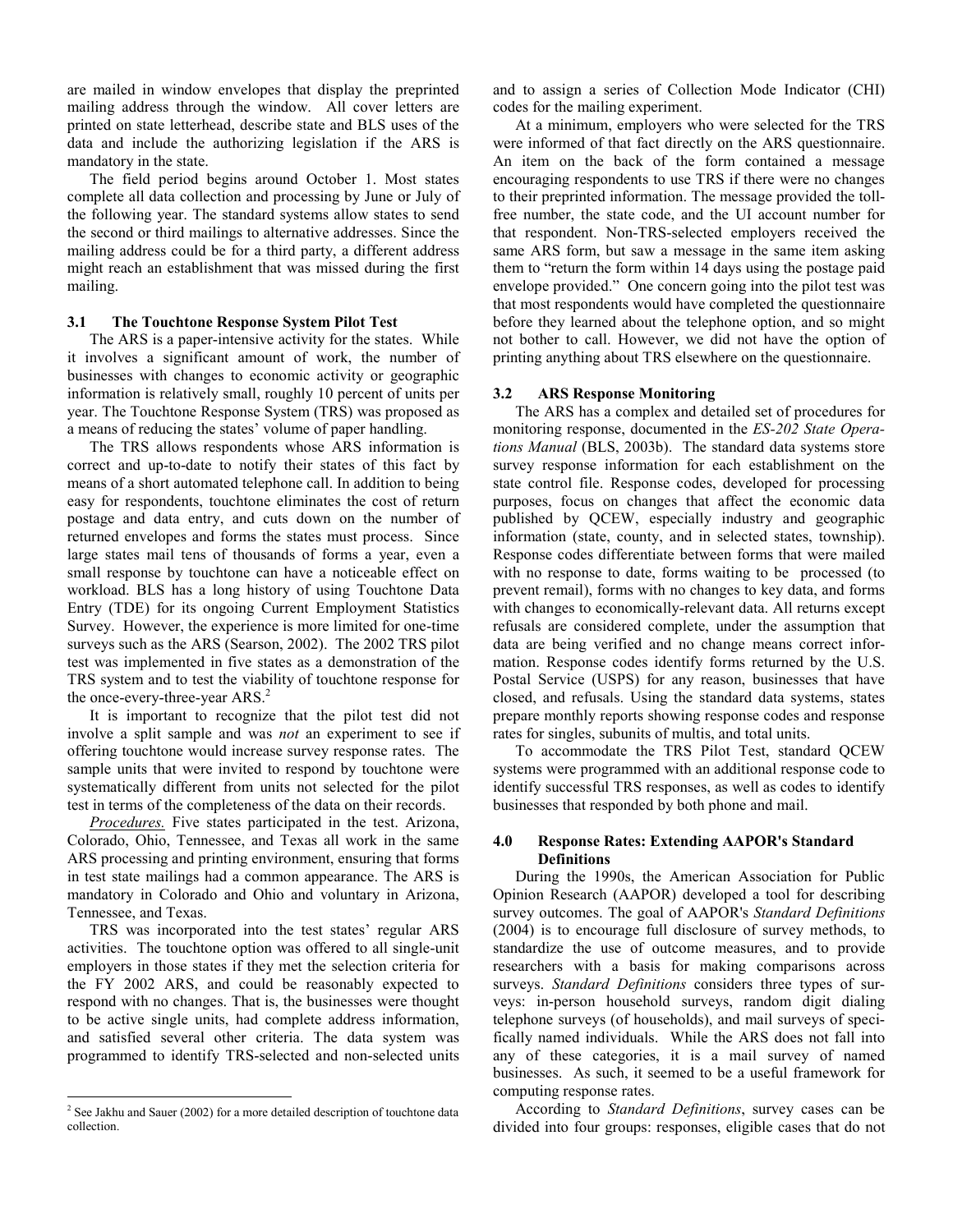respond, cases of unknown eligibility, and cases that are not eligible. These categories are delineated in considerable detail in *Standard Definitions*, Table 3, and should be applicable to the ARS as a survey of named businesses, where the researcher seeks a response from each specific sampled unit. Table 1 presents an abbreviated version of AAPOR's Table 3.

 On closer examination, the AAPOR model does not fit the ARS as well as had been anticipated. The model described in the AAPOR document assumes that "the named respondent is at the target address or otherwise still eligible for inclusion" (2004:22). While eligibility can be defined in numerous ways (e.g., Osmint, 1994), linking eligibility to an address seems overly restrictive, unless the sample is address-based—which the ARS is not. Rather, an eligible sample unit is an establishment that had employees or paid wages at some point during the four calendar quarters prior to the time the sample was drawn. Businesses that have closed since sample selection are eligible and encouraged to respond, so that they can provide information that will allow a state to declare them inactive. In addition, the AAPOR definition requires that proxy respondents be identified, while the ARS has no way of knowing whether the actual respondent is a third party (proxy) representing the business.

 The ARS starts out with considerable *a priori* knowledge about each sample unit. The categories in AAPOR's Table 3 for "Unknown eligibility, 'non-interview' " are more suited to situations where all the information a researcher has is a name and address. Consequently, AAPOR Category 3.10, "Nothing known about respondent or address," does not fit. AAPOR Category 3.20, "Unknown if eligible respondent in unit," again suggests an address-based sample. Given a mail survey of named individuals, Category 3.20 does not seem to capture a fundamental aspect of the mailing, which is whether or not it reached the individual. At the same time, breakouts under category 3.2 include [mail] "Refused by addressee"—which could also be a subcategory of refusal if eligibility is known. If the mail is refused by the named individual, at least the researcher knows that the mail was deliverable. Most of the remaining breakouts under "Unknown eligibility, 'noninterview'" are in fact noncontacts where delivery did *not* occur (AAPOR Categories 3.24 through 3.36) and no additional information has been provided by the USPS. AAPOR Group 3.4 cases ("Returned with forwarding information") may or may not remain noncontacts, depending on whether there is enough time to forward the form to a new address. Regardless, the ARS has one code for all "Post Office returns." State staffs attempt to locate a new mailing address for returned questionnaires, and to mail again if possible.

 Another important difference between the AAPOR model and the ARS is the assumption that the specifically named person is one sample unit. In the ARS context, that is not the case. Many of the ARS survey contacts are for multi-establishment firms, where the sample unit is the named business, but the business consists of many locations or worksites. ARS contacts are associated with "master records" for the business. However, the survey does not monitor the number of master record contacts, only the number of associated subunits. Response rate calculations are based on the number of single

units and multi subunits rather than the number of individual contacts. As described above, there are many ramifications of multi-unit businesses for response rates, and these (justifiably) fall outside of the scope of the AAPOR model.

 Table 2 compares the AAPOR final disposition codes and ARS Response Codes. Since the sample is eligible for ARS by definition, Categories 3.0 and 4.0 on the ARS side are empty. The third column of Table 2 contains a symbol for use in response rate formulas. The AAPOR terminology has been maintained to the extent possible.

 The QCEW program requires states to achieve a minimum usable response rate of 75 percent for the ARS each year. The formulas used to compute response rates are printed on the management reports and documented in the program manual (BLS, 2003b). There are two response rates. *Usable response* is defined by the ARS as the number of units—single establishments or subunits of multis—that are actively in business with response codes that reflect "no change" or economicallysignificant changes, divided by the sum of [(change plus no change responses) plus nonresponses, pending cases, and refusals]. "Out of business" units and postal returns are excluded from both the numerator and denominator of the usable response rate. *Total response* includes usable responses plus pending cases, refusals, forms returned by the USPS, and "out of business" establishments in the numerator, and all of the above plus nonresponse in the denominator.<sup>3</sup> Using the symbols shown in the third column of Table 2, the ARS formulas used in FY 2002 are:

Usable Response Rate:

\n
$$
\frac{I}{I + O + PN + R}
$$
\nTotal Response Rate:

\n
$$
\frac{I + PN + OOB + NC + R}{I + PN + O + NC + OOB + R}
$$

Both usable and total response are computed for units and weighted by employment. States may meet the response rate requirement by the percentage of units or the percentage of employment represented by those units.<sup>4</sup>

 The ARS Total Response Rate appears to be equivalent to AAPOR Contact Rate 3, at least when computed for singleunit establishments. The ARS Usable Response Rate is not equivalent to an AAPOR definition. It is closest to AAPOR Response Rate 5, since all units are eligible, but the AAPOR formulation keeps all noncontact (USPS returns) and other nonresponse in the denominator while the ARS formula excludes USPS returns. In any event, it is not possible to compute AAPOR equivalent rates for the entire 2002 ARS. The data are no longer accessible.

 Noncontacts warrant an additional mention here. Establishments have a reason for existing, whether to make a profit

 $\overline{a}$ 

<sup>&</sup>lt;sup>3</sup> The actual formulas include a small number of additional special-purpose items in both the numerator and the denominator. The effect of these items on computed response rates is negligible.

<sup>&</sup>lt;sup>4</sup> There is an apparent inconsistency between collecting data from units that are out of business and not considering those units as usable response. However, policies regarding response rates have been in place for many years. It wasn't until 1999 that ARS questionnaires systematically offered respondents a place to indicate that they were out of business or no longer operating in the state. "Out of business" could also refer to establishments that were sold, merged, or acquired by another firm.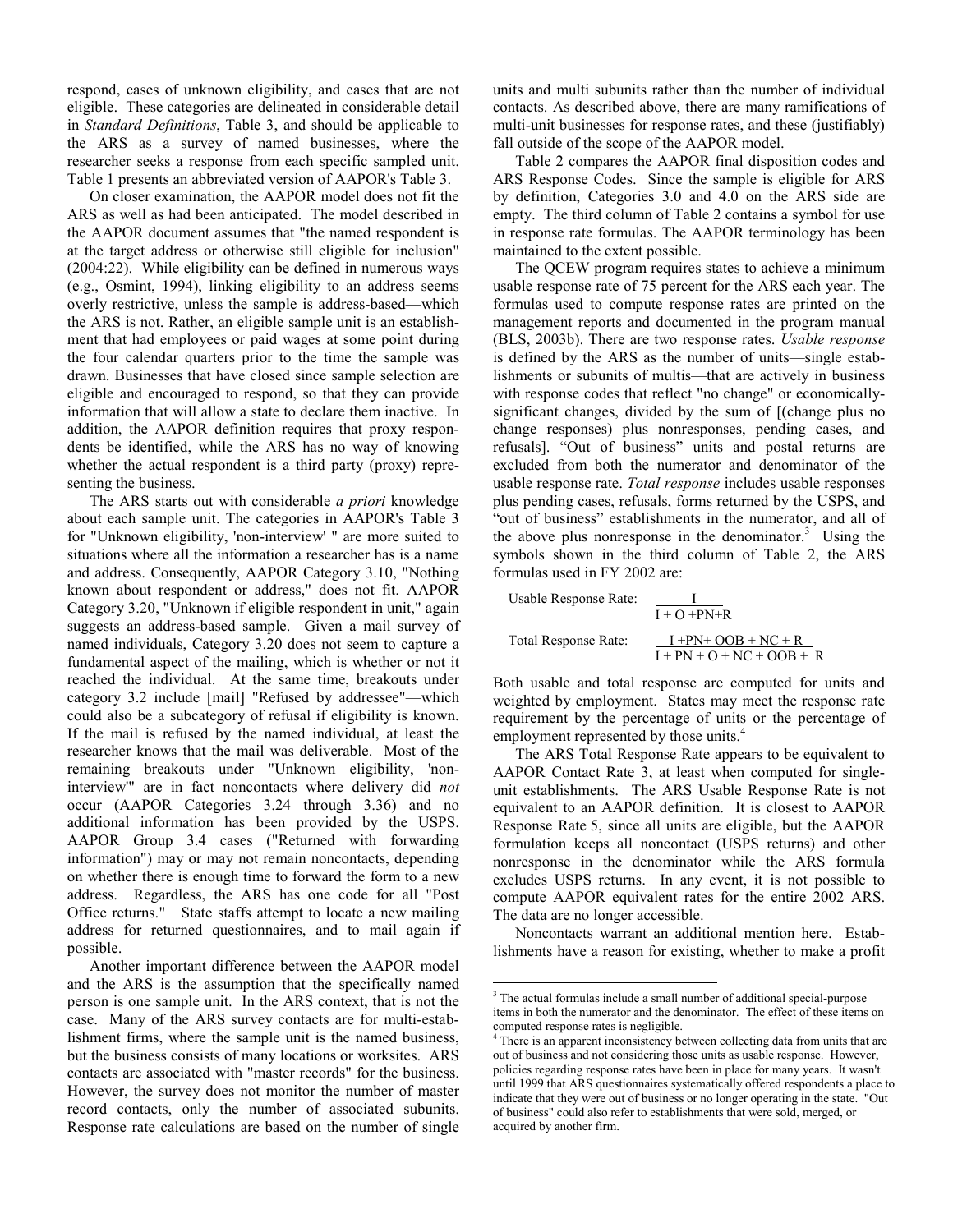or to provide a service. In order to be viable, they have to be visible to their customers or clients. Therefore, if the USPS returns a mailing as undeliverable, and the state staff is unable to locate another address for that establishment, it may be reasonable to consider the establishment "closed." ARS policy is to include nonresponding establishments from one ARS cycle with the first mailing the next year. If these "carryover" establishments still do not respond, and they have no reported employment or wages, they are presumed to be out of business and their status is changed to inactive. Carryover records are tabulated as responses if forms are returned, but are otherwise excluded from response rate calculations.

## **5.0 Response Rates for the TRS Pilot Study**

 The TRS Pilot Test should more closely approximate the AAPOR model of mail surveys of named individuals than the larger ARS. First, the touchtone option was only offered to single-unit establishments, satisfying the expectation that the named business is one sample unit. Second, there are eligibility criteria for TRS. Although establishments were preselected for participation, only units that met those criteria could respond by telephone. This eligibility could not be known in advance, since it is confounded with the dependent variable (and is essentially the reason for conducting the ARS). Finally, noncontacts and other nonresponses are cases of unknown eligibility for the TRS. On the other hand, establishments that are not TRS-eligible are still expected to respond, but by mail.

 Goldenberg (2003) separated the pilot test sample units into four groups based on the ARS response rate schema: usable responses through TRS; usable responses returned by mail; non-usable responses per the ARS definition (out of business, undeliverable, etc.); and nonrespondents. Since one objective of TRS is to reduce the amount of paper handling, we look first at touchtone in the context of all TRS-selected forms mailed for the 2002 ARS.

#### *ARS Response Summaries for TRS-Selected Units.*

Table 3 shows the distribution of ARS sample cases for TRSselected units participating in the pilot test. We display the data at two time periods: the end of the first mailing period, in February, and at the end of the ARS cycle for the year in August. The right-hand columns show TRS response as a percentage of mailed forms. For these reference points, usable response under the ARS definition for the TRS-selected units averaged 66 percent (ranging from 52 to about 74 percent across the five states) after the first mailing, and increased to about 84 percent (ranging from 78 to 86 percent) at the end of the cycle.

 Because the ARS collects data from units that are out of business, these data can be recomputed to include "out of business" cases as part of usable response. This makes the response consistent with AAPOR Response Rate Number 5, which defines all sample units as eligible for the survey. Under this definition, it seems reasonable to argue that any unit providing usable data should be counted as a response. Following the AAPOR definition, usable response rates are about 2 percent higher (68.2 percent) after the first mailing and about 6 percent higher (88.4 percent) at the end of the

cycle. These rates appear in Table 3 under Percent of Forms Mailed.

 Readers familiar with household surveys may question the fact that refusals have been combined with other nonresponses. In fact, overt refusals among the TRS-selected cases were negligible—170 cases by the end of the ARS cycle. It is worth noting, however, that 82 percent of the overt refusals came from larger single-unit establishments, with 50 or more employees.

*TRS Response Relative to TRS Eligibility.* The impetus for introducing touchtone response to the ARS was to reduce workload. Therefore, what we really wanted to measure was the proportion of TRS responses relative to the number of units that were eligible to respond using this method. We call this the "workload savings" TRS response rate, since it shows how many records are updated automatically and excludes respondents whose records needed updating. To compute this rate, we must distinguish between units that are eligible and not eligible for TRS, along with those whose eligibility is unknown.

 One limitation of the ARS data system is that it does not capture all of the information needed to identify "ineligible, data changed" responses. More specifically, the system cannot readily identify forms returned by mail with address changes. As a result, we don't know how many mail respondents used mail because they were not eligible for touchtone. However, we found that about 3.3 percent of respondents unsuccessfully attempted to respond by phone, and subsequently mailed in forms with address or other changes. Therefore, we reduced the number of mail responses by 3.3 percent, so that the response rate reflects true TRS eligibility.

 Both the ARS and AAPOR response formulations exclude TRS-ineligible responses from the denominator. The main difference is the presence or absence of USPS returns. The ARS formulation is:

$$
\frac{T}{(T + eM) + (U-R + U-O)}
$$

where

T = Touchtone response

eM= Estimate of mailed responses that could have used touchtone

 $U-R$  = Unknown eligibility, refusal

 $U-O$  = Unknown eligibility, other nonresponse

Conceivably units whose status was still pending at the end of the cycle could also fit into the unknown eligibility group, but with only 22 records in this category, the impact on final rates is minimal. "Out of business" units are not eligible for touchtone, so they do not factor into the numerator or denominator for the workload rate.

 Using AAPOR's response rate number 1, the AAPOR formula would be:

$$
\frac{T}{(T+eM)+(U-R+U-NR+U-O+U-NC)}
$$

where the additional element is

NC= Unknown eligibility, noncontact (USPS return)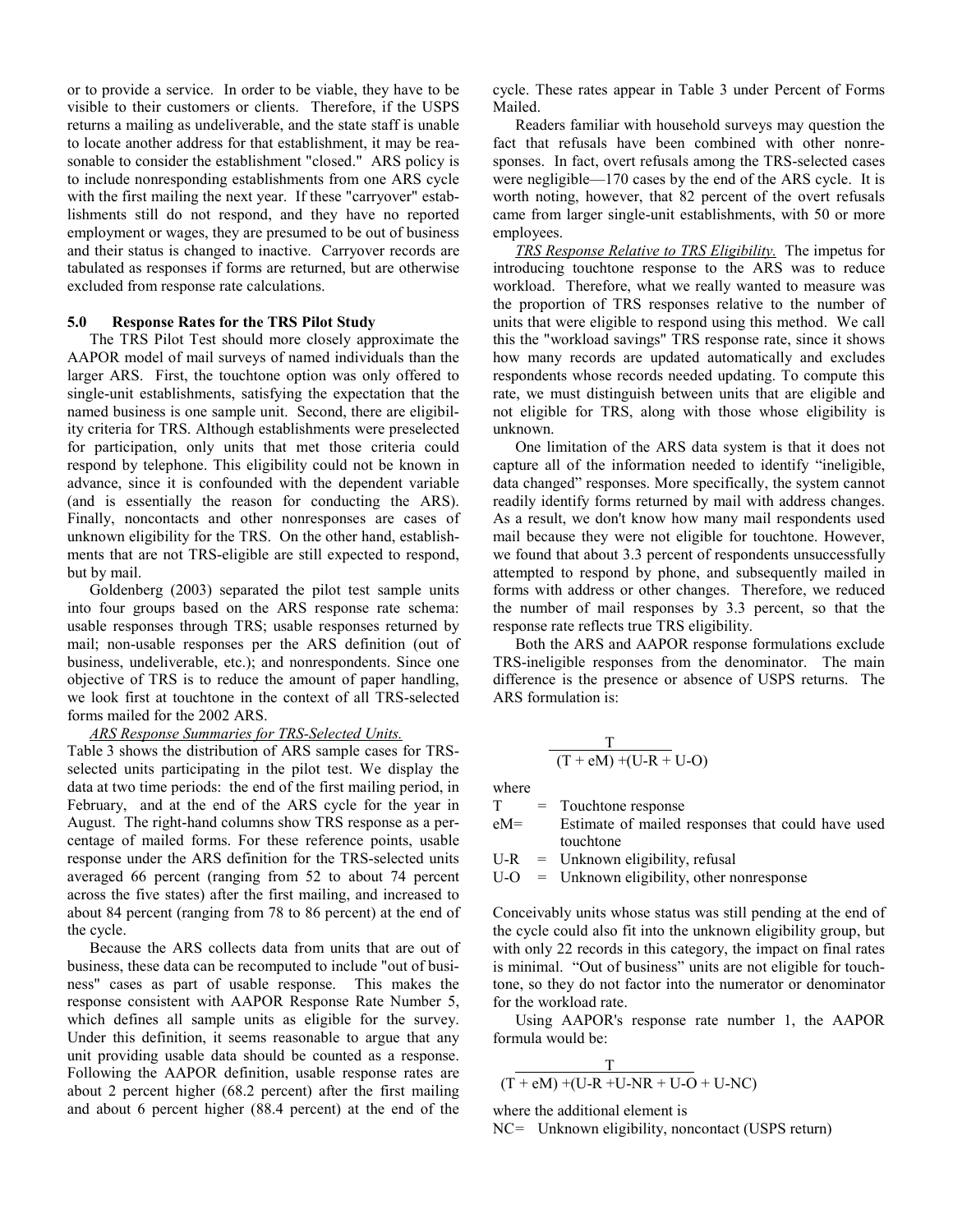Using these formulas, the workload savings response rate under the ARS definition was 21.8 percent at the end of the first mailing, and 28.1 percent at the end of the FY 2002 refiling cycle. The slightly more restrictive AAPOR definition has no effect on the rate in February, but lowers it slightly to 27.8 by the end of the cycle. The change is solely attributed to the presence or absence of USPS-returned forms in the denominator. Regardless of the number, the pilot test states collectively had 28,000 fewer pieces of paper to handle in FY 2002 than they would have otherwise.

## **6.0 The Response-Enhancement Experiment**

 The pilot test contained an embedded experiment to see whether the use of different contact materials would affect the level of participation in TRS, compared to the state's standard cover letter. A cover letter that highlights the touchtone system, a TRS flyer, or a combination of TRS-specific letter and flyer should call additional attention to the TRS, so respondents receiving them—especially respondents who actually read the enclosures!—might to be more likely to call than those receiving only the standard letter. The experiment is based on a null hypothesis that there is no difference in the proportion of TRS-selected employers responding to TRS between those who received the standard ARS cover letter (control group) and those who received one of the test treatments. Ironically, the ideal result would be no difference among the four groups, because there are labor and material costs associated with using different letters and adding flyers. Regardless of the outcome, the design provides a measure of the response gains, if any, from each mail condition.

*Experimental Procedures.* TRS-selected sample units were randomly assigned to one of the four conditions: a control group (standard cover letter only) or one of the three treatments. Initial specifications called for each of the three test groups to have 3800 cases, with the remaining cases assigned to the control group. This practice was followed for all states except Tennessee, where an alternate randomization procedure was used because the number of TRS-selected cases was too low. All states used the same cover letter and flyer, modified per state legal requirements and to show local assistance telephone numbers (BLS 2001b; 2001c; 2001d).

 TRS mailing lagged behind the regular mailing because of startup delays in the system. Once cleared to begin, states varied in actual mailing dates. However, 80 percent of the forms were mailed in December, 2001, 14 percent in late November, and 6 percent in early January, 2002. Four of the five states mailed their control group forms first and the experimental treatment groups later. While they did not all mail the forms in the same sequence (e.g., Group 2 was second in four states and last in one), most went out within 10 days of the first mailing.

*Analysis.* Because of the labor-intensive preparations for the experiment, participating states were only required to use the experimental treatments for the first mailing. However, all TRS-selected establishments continued to receive the control group treatment (standard letter with TRS invitation) in subsequent mailings. To look specifically at the effect of the experimental treatment, analysis of the data is based on forms returned prior to the second mailing. TRS was an option throughout the ARS cycle, however, and the analysis shows the final tally at the end of the cycle.

 This analysis looks at TRS responses as a proportion of responses that were eligible for touchtone. It excludes any forms with changes to industry or county, sample units that were out of business, and cases with other changes that disqualified them from using TRS. It also excludes nonrespondents and noncontacts. However, it includes all mail responses that indicated there were no changes to the preprinted data on the form. Based on the estimation of 3.3 percent of mail forms used in Section 5.0, the denominator is slightly overstated and the TRS response rates slightly understated.

*Results.* The question addressed by the experiment was whether we could increase TRS response by sending a flyer, a TRS-specific cover letter, or both, as compared to the standard ARS cover letter. Figure 1 shows the usable TRS response for all five pilot test states, at the end of the first mailing in February and again at the end of the ARS cycle in August. The chart shows that there is a clear pattern across groups. TRS response rates range from about 20 percent to 23 percent at the end of the first mailing, and from 24 through 28 percent by the end of the cycle. TRS response is lowest for the control group, demonstrating that there is a definite response benefit to calling attention to TRS through a flyer or letter. For both time periods, the difference in response rates between sending only the standard letter and sending *any* TRS-specific communication is statistically significant with probability  $p < 0.001$ .<sup>5</sup> In addition, the combination of TRS letter and flyer is always higher than either the TRS letter or the flyer, and all are higher than the control group. However, the difference between the TRS letter and the flyer is quite small.

 How important were the treatments to response for the first mailing? Comparisons of the control group with any of the treatments are statistically significant at  $p \le 0.001$ . Using the letter does not produce results that are significantly different from using the flyer. Contrasting the flyer alone with the combination of TRS letter and flyer, the difference is statistically significant at the  $p < 0.01$  level, while the difference between the TRS letter alone and the combination of letter and flyer is statistically different at the  $p \le 0.05$  level.

 Most of these differences persist to the end of the ARS cycle. In fact, the effect of the treatments increases throughout the cycle in four of the five states, even though the states were not required to maintain the different treatments after the first mailing. Most of the statistical relationships continue as well, especially those between the control group and any of the treatments. Again, there is no statistical difference between the flyer alone or TRS letter alone in comparison to each other, and by the end of the cycle the response rate difference between the TRS letter and the combination TRS letter and flyer was no longer statistically significant. However, the combination performed better than the flyer, a difference that retained statistical significance at the  $p < 0.05$  level.

<sup>&</sup>lt;sup>5</sup> Comparisons based on t-tests between response rates for control group and flyer, control group and TRS letter, control group and combination, flyer and TRS letter, flyer and combination, and TRS letter and combination.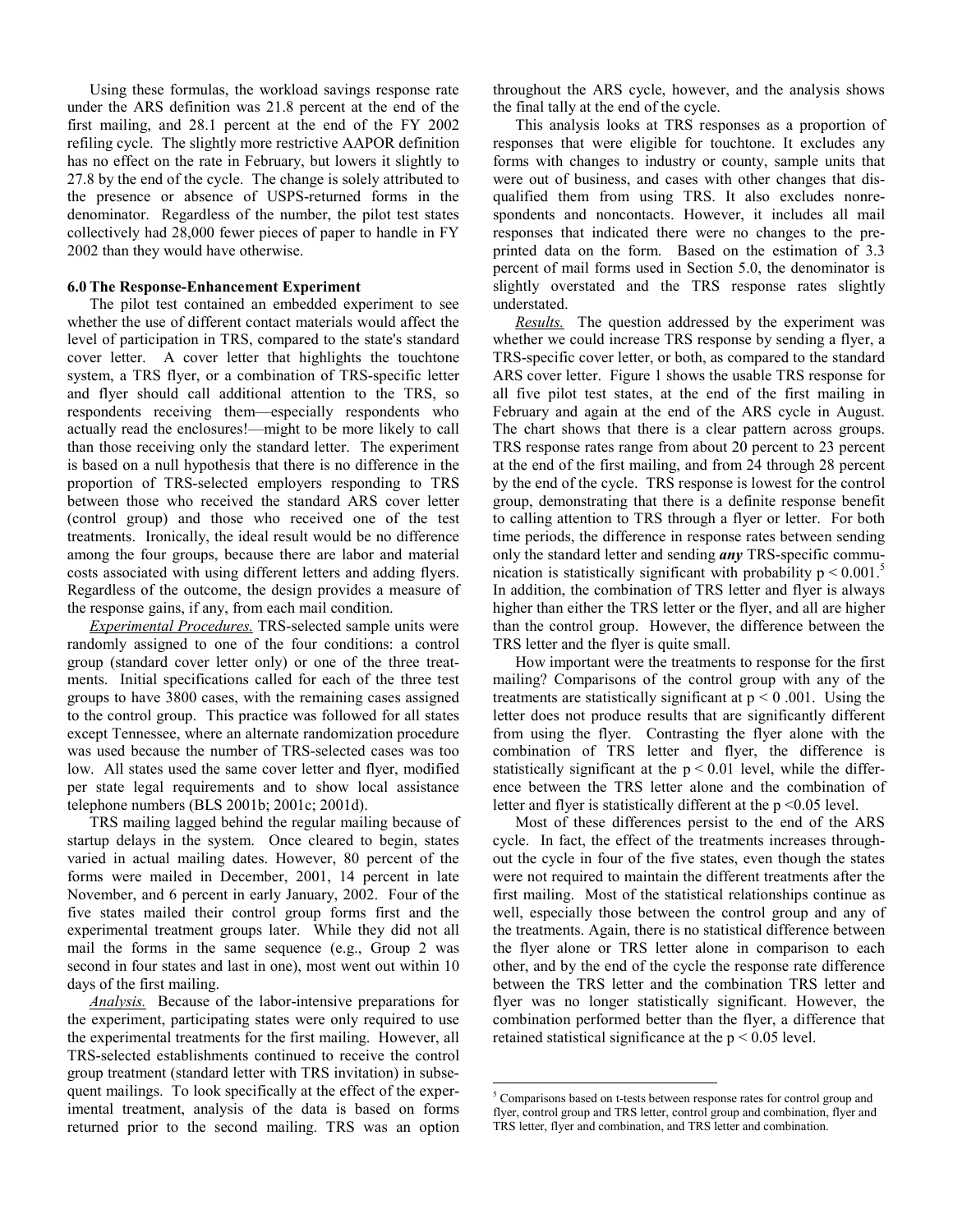What does this mean for states preparing to send out TRS mailings? The differences are not overwhelming, but there are gains over using just the standard letter. There are additional printing costs but no additional mailing costs for a TRS specific letter, which averaged a 2 to 2.5 percentage point gain over the standard letter in terms of overall response. The flyer by itself improved results but not as much as the letter, and represents an additional printing and possibly mailing cost. The biggest gain comes from the combination of the TRS letter and flyer, averaging 3.7 percentage points across all states. In terms of the units that actually respond to the ARS, the benefits are more pronounced: 4 to 5 percentage points more for a letter or flyer, 7 percentage points more for the combination. On the other hand, roughly one-fifth of sample units that received only the standard cover letter responded using touchtone by the end of the first mailing, a figure that rose to one-fourth by the end of the cycle—so a sizable minority of respondents called the TRS system even without the additional mailing materials to bring TRS to their attention. In short, it's a toss-up. Some states may find that a likely increase in response is large enough to justify the additional printing and mailing costs, while others may decide that touchtone will save resources without extra printing and handling.

## **7.0 Discussion**

 The purpose of this paper was to explore response rates for a multi-mode establishment survey, so as to assess the results of a new mode component added to the BLS Annual Refiling Survey. AAPOR's *Standard Definitions* initially seemed to offer a framework for exploring response to a survey of named businesses, but many of the AAPOR model's assumptions were incompatible with the operations of the ARS and the then-experimental Touchtone Response System. In addition, the standard data systems do not allow for many of the detailed assessments that the AAPOR model recommends, while others that seem appropriate are not part of the AAPOR model. However, we used the ARS response codes and the collection mode indicators to determine the outcome of every TRS-selected record. By decomposing the data in this way, we compared standard ARS response rates with rates based on the formulas specified by AAPOR.

 This paper does not delve into the technology or filehandling procedures needed to make the Touchtone Response System practical, but the pilot test served as a demonstration of their viability. Almost a fourth of the mailed forms resulted in a response using touchtone, with a slightly-higher rate of 28 percent based on sampled units that were eligible to use it. The experiment revealed a distinct pattern, where using a TRS-specific letter or a TRS flyer resulted in a higher level of response than printing a message on the questionnaire alone, and the combination of letter and flyer yielded the highest rate of all. However, the statistically significant differences in response were not large, averaging under 4 percent across the pilot test states. The additional printing and handling costs

could offset the potential gains from the use of the additional materials.

 As for the Touchtone Response System, QCEW program managers were pleased with the pilot test results. They made TRS available to all states for FY 2003 and forty states participated. It is now a required component of the ARS, except in Puerto Rico and the Virgin Islands. In addition to the workload efficiencies, the savings in postal costs have allowed resources to be shifted to other program initiatives.

## **8.0 References**

- American Association for Public Opinion Research. 2004. *Standard Definitions: Final Dispositions of Case Codes and Outcome Rates for Surveys. 3rd Edition.* Lenexa, KS: AAPOR.
- Bureau of Labor Statistics. 2001a. "FY 2002 ARS Selection Criteria."Internal document, updated March.
- \_\_\_\_\_. 2001b. "State Instructions for thee Touchtone Response System," November.
- \_\_\_\_\_. 2001c. "TDE Specifications," November.
- \_\_\_\_\_. 2001d. "Procedure for Assigning Cases." August, revised November.
- \_\_\_\_\_. 2003a. *Employment and Wages. Annual Averages 2002.* Washington, DC.
	- \_\_\_\_\_. 2003b. *ES-202 Operating Manual.* Washington, DC.
- Ferguson, G.R., S.H. Cohen, and R.J. Rosen. 2003. "Survey Response Measurement at the Bureau of Labor Statistics." *Proceedings of the Section on Survey Research Methods.*  Alexandria, VA: American Statistical Association
- Fisher, S., J. Bosley, K. Goldenberg, W. Mockovak, and C. Tucker. 2003. "A Qualitative Study of Nonresponse Factors Affecting BLS Establishment Surveys: Results. *Proceedings of the Section on Survey Research Methods.* Alexandria, VA: American Statistical Association.
- Goldenberg, K.L. (with S. Jakhu, M. Sauer, M. Searson, L. Unger, and J. Walker). 2003. "Results of the FY 2002 Touchtone Response System Pilot Test." Internal report, Bureau of Labor Statistics. January.
- Jakhu, S. and E.M. Sauer. 2002. "New Data Collections Using Touchtone Data Entry." *Proceedings of the Section on Survey Research Methods.* Alexandria, VA: American Statistical Association.
- Osmint, J.B., P.B. McMahon, and A. Ware Martin. 1994. "Response in Federally-Sponsored Establishment Surveys." *Proceedings of the Section on Survey Research Methods.* Alexandria, VA: American Statistical Association, pp. 997-982.
- Searson, M.A. 2002. "Automated Data Collection Strategies for the Covered Employment and Wages (CES) Program. *Proceedings of the Section on Survey Research Methods.*  Alexandria, VA: American Statistical Association.
- Willimack, D., E. Nichols, and S. Sudman. 2002. "Understanding Unit and Item Nonresponse in Business Surveys." In Groves, R.M., D.A. Dillman, J.L. Eltinge, and R.J.A. Little (eds.), *Survey Nonresponse*. New York: Wiley, 213-228.